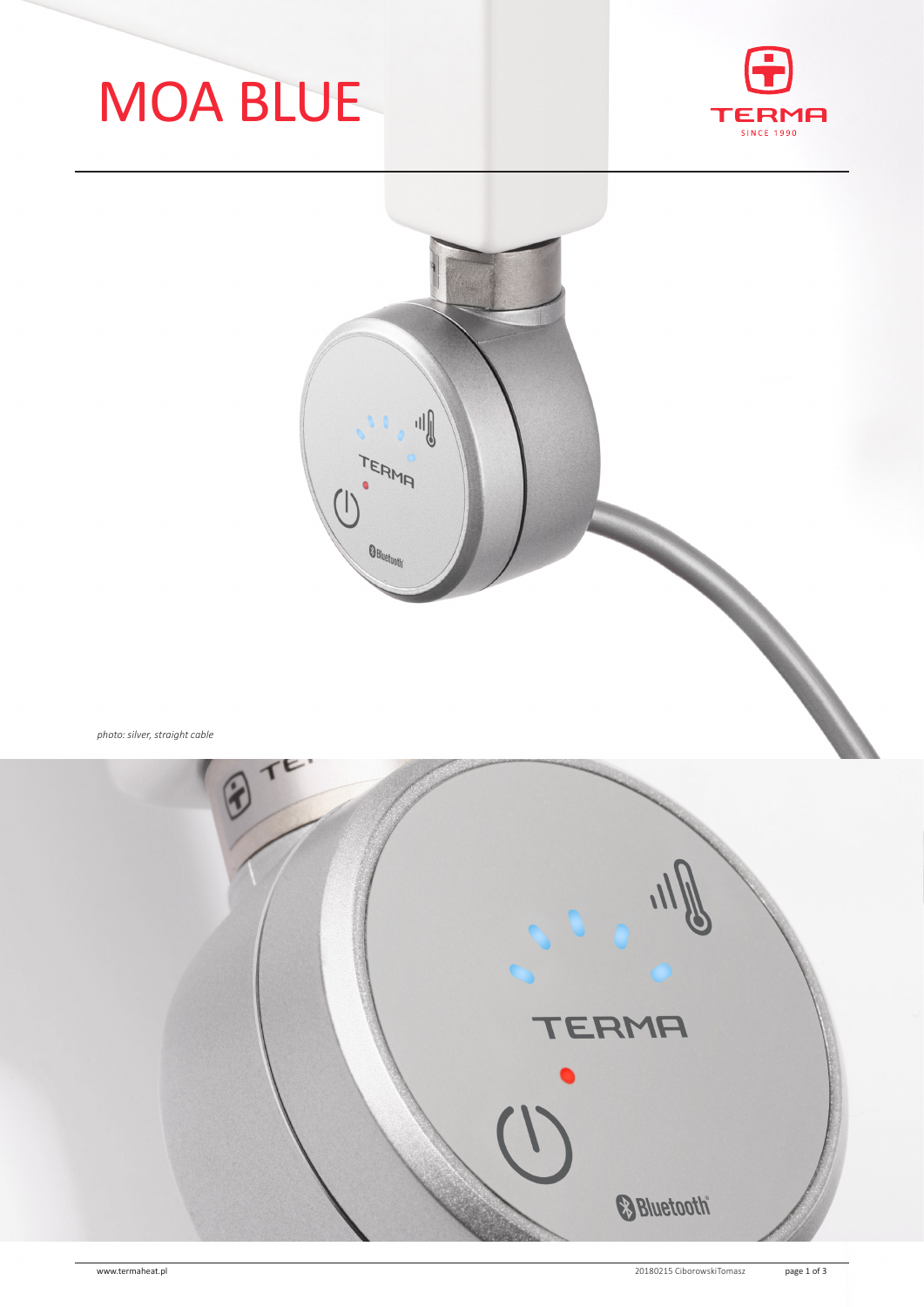## MOA BLUE



design: *Terma*

### Functions and features:

#### Functionality

The BLUE-Line control app offers full control and functionality of the heating element. It allows you to control both the internal temperature of the radiator (30-60 ° C) or the ambient room temperature (15-30 ° C). In addition it offers full 7 day timer functionality, where you can program any number of heating schedules throughout each day as required. Buttons on the control head of the element allow the user to set the temperature in a simplified way or run 2 Hour Drying Function. The app shows the selected temperature level and the element indicates the operation mode in use such as timer, weekly schedule mode or Bluetooth communication with the device control.

#### Remote Control

You can use any portable device such as a Bluetooth® enabled smartphone or a tablet to control the heating element remotely. The BLUE-Line control app for Android and iOS is available at their respective online stores. One application can program and control any number of BLUE series devices (heating elements and radiators) within reach of the mobile device.

#### Safety

MOA is equipped with frost protection (ANTIFREEZE). It also has double protection against overheating of the radiator. It displays warning indicators in case of malfunction.

#### Design

Blue LEDs signify the current operating temperature and an RGB LED signals current mode of operation.

#### Colour

Available in: white, silver, chrome and black. Heating element can also be offered in any RAL colour and Terma special colours (including brass and gold) subject to a minimum order of 100 pcs per colour.

The *Bluetooth*® word mark and logos are registered trademarks owned by Bluetooth SIG, Inc. and any use of such marks by Phonak is under license.

### Table configurations:

*Example of product code: WE MOB  04 T SMA W*

*Model code Packaging code Power code finish code Cable type and plug code*

Code elements highlighted in blue

|           | Model               | Power<br>[W] | Packaging | Colour            | Cable Type                                       |
|-----------|---------------------|--------------|-----------|-------------------|--------------------------------------------------|
| <b>WE</b> | <b>MOB MOB</b>      | 01 120       | $T$ tube  | 916 White         | $P$ Straight cable without plug                  |
|           | $MBT$ MOB + T piece | 02 200       |           | SMA Silver        | M Straight cable without plug with masking cover |
|           |                     | 03 300       |           | <b>CRO</b> Chrome | W Straight cable with plug                       |
|           |                     | 04 400       |           | 905 Black         | $U$ Spiral cable with plug                       |
|           |                     | 06 600       |           |                   |                                                  |
|           |                     | 08 800       |           |                   |                                                  |
|           |                     | 10 1000      |           |                   |                                                  |
|           |                     | 12 1200      |           |                   |                                                  |